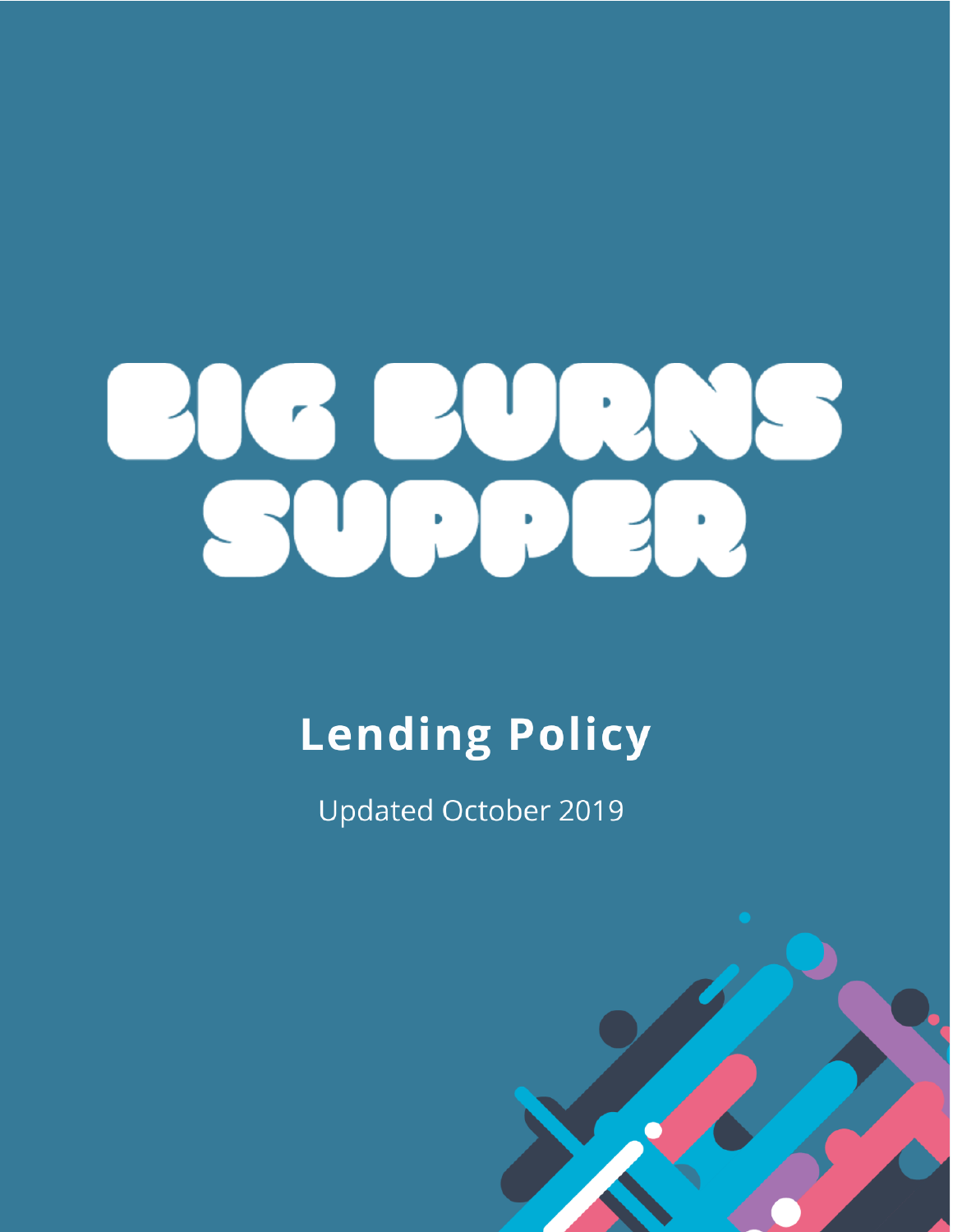## **Lending Policy Statement**

As the charity has grown since 2012 we have learned through the making of work there are many occasions where the loaning and borrowing of items or equipment has been very useful indeed at times vital. The loaning and borrowing of resources is good for many reasons benefiting both the charity, our partners and the communities we work with. While this has been mostly agreed informally between lender and borrower in the past, it is appropriate that this practise be formalised. This policy has been introduced in order to better manage the charity's resources and assets and to avoid the negative impacts that the charity may incur arising from damage or loss. This document sets out the charity's policy relating to the borrowing of items from an outside agent, and the lending of items belonging to Electric Theatre Workshop to an outside agent. This policy is for Electric Theatre Workshop personnel, core, freelance or voluntary. This policy will be reviewed after one year.

### **LEGISLATION & GUIDANCE**

Employers Liability & Compulsory Insurance Act (1969), Data Protection Act (1998). Where property is lost or damaged The Theft Act (1968), and Criminal Damage Act (1971).

## **Principles**

The following principles have been developed to ensure that lending or borrowing is a positive experience for all concerned parties.

• Loan agreements are only made with core staff and not seasonal personnel. • All Items loaned or borrowed, should be fit for purpose and safe for public use. • All items loaned or borrowed must treated respectfully and with care irrespective of personal opinion.

• Any borrowing or lending must have a clear written record including; The names of the persons making the agreement and whose behalf, the number and condition of item(s), estimated value, the loan period, contact information for both parties (telephone, email and postal Address), what the intended use is, and specific arrangements for return.

## **Lending**

The following is concerned with the lending of resources belonging to Electric Theatre Workshop to a third party i.e. an individual, organisation, partner agency, or other.

Electric Theatre Workshop is committed to supporting the development of the arts sector locally and will loan or share resources where is reasonably practicable.

The charity reserves the right to refuse loaning of resources to third parties, the right to charge for damages and or replacement, to charge hire costs, and to withdraw permission to use electric theatre workshop property at any time during the loan period.

Only core staff are authorised to loan out Electric Theatre Workshop resources.

All loan items must be checked thoroughly before being loaned outwith the charity. The care and upkeep of equipment is a vital part of maintaining good health and safety practices as outlined in the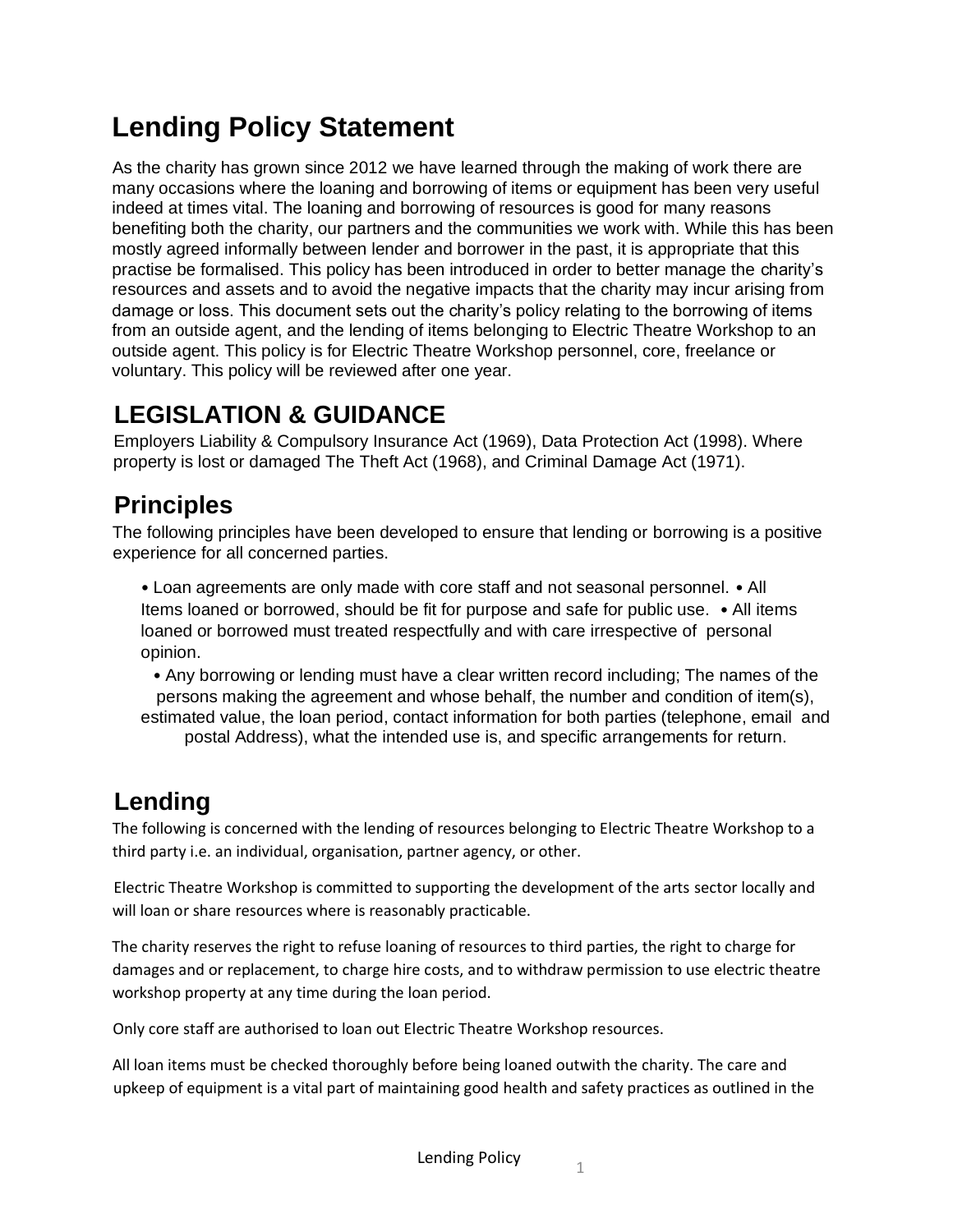Electric Theatre Workshop Health and Safety. Assessing the item in terms of safety and describing the condition prior to loaning ensures both parties know fully the condition of the item going out on loan and the expected condition on return.

A written record of the loan agreement should be made and a copy sent to both parties, lender and borrower. If a loan is negotiated verbally, a written agreement outlining the terms should be made as soon as possible. Without a written agreement the loan is not permitted. All data recorded must be processed and stored in compliance with the data protection act, and only accessible by authorised staff/ senior management.

#### **Borrowing**

The following relates to all borrowing done on behalf of the charity. This includes items or equipment for an Electric Theatre Workshop production or event from individuals or organisations.

As with lending, the charity requires a record of the loan agreement in writing. Where an organisation or individual does not provide one an email acknowledgement should be sent on the charity's behalf reiterating Electric Theatre Workshops understanding, see principles.

All items Borrowed on behalf of the charity must be clearly marked with a label or sticker that connects the item with the owner. If borrowed from an organisation or commercial enterprise, the name of that organisation will suffice. If the item has been borrowed from an individual or member of the public it is not appropriate to label contact information. In this instance, the item and individual should be allocated a code and personal data relating to the individual be stored securely.

Property belonging to others should be treated respectfully and with care. While in the Charity's possession, personnel should protect the property from reckless endangerment and avoid damage beyond fair wear and tear.

All items must be returned to their rightful owners, promptly and in good condition. The return of items should be acknowledged by receipt via email or other written notice.

### **Artists Exhibiting Works**

Work exhibited by artists in Electric Theatre Workshop sites; head offices, box office, venues, production spaces, is the responsibility of the contributing artist.

The charity requires a written agreement between Electric theatre workshop and the Artist outlining all the information stated in the principles section of this document. There should be a clear agreement regarding how long the piece will exhibit for and where to direct enquiries from the public about it.

Within the written record, the artist must acknowledge and accept responsibility for load in and load out of their work, and insurances. While Electric Theatre Workshop personnel will make every effort to protect the work, it is left at the artists own risk. The charity accepts no responsibility for loss or damage to work while exhibited publicly.

The Charity reserves the right to refuse to exhibit work, to remove exhibiting work, or to request the immediate removal of work.